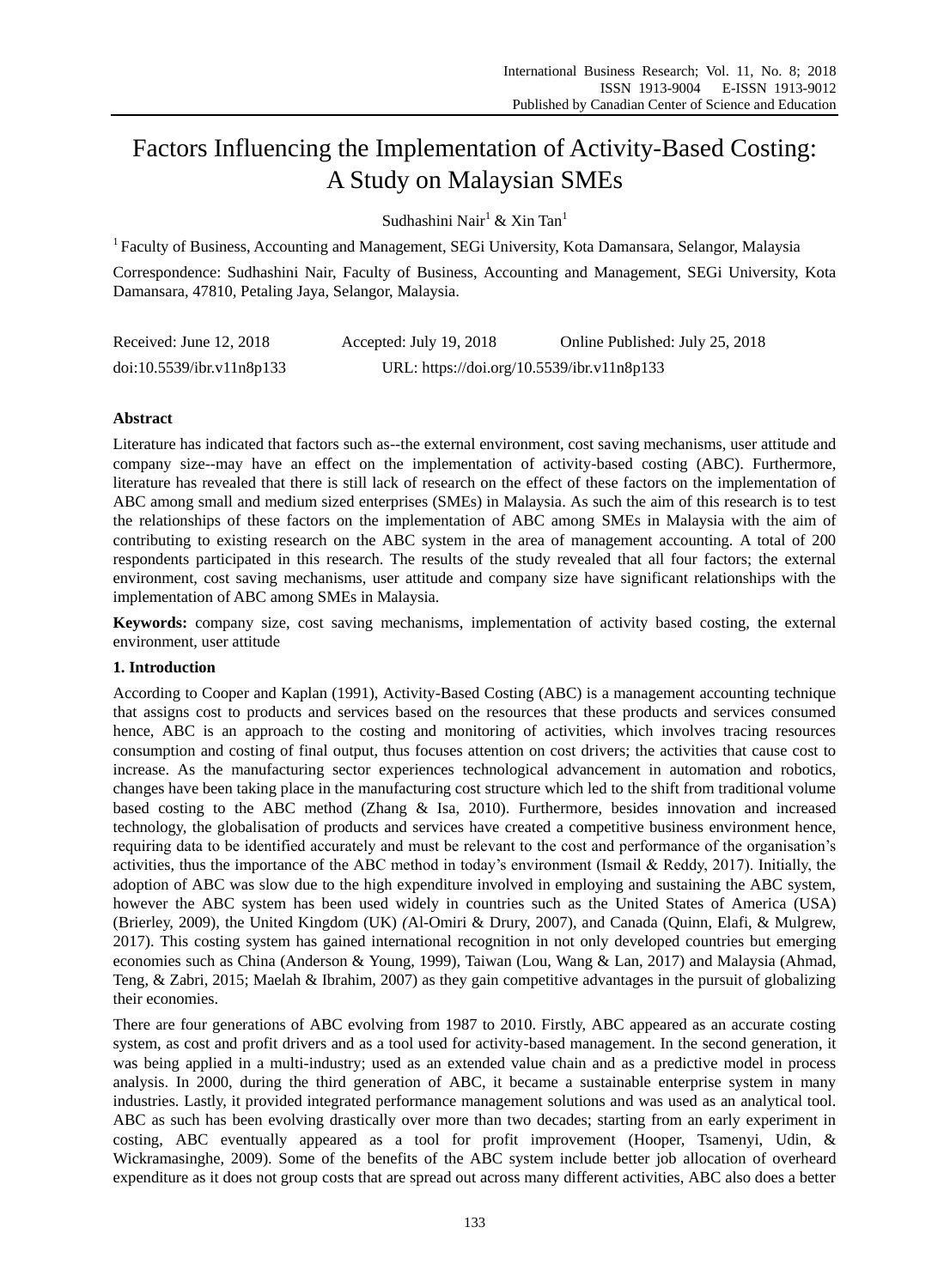job of separating the cost of idle capacity from the true cost of producing a product and finally, ABC provides management with a way to have continuous improvement, help to identify cost and profit enhancement opportunities subsequently, leading to better company profitability (Kocakulah, Foroughi, Stott, & Manyoky, 2017).

Although the implementation and success of ABC can be seen in multinational companies (MNCs) such as automotive manufacturers; General Motors, Chrysler and Ford Motors as well as food processing companies such as Nestle and Mondelez and, waste recycling company such as Safety Kleen (Beheshti, 2004; Mahal & Hossain, 2015; Zhang & Isa, 2010), SMEs have also started implementing the ABC method especially in the wine industry and in cook-shops (Finke & Businska, 2011). Despite the fact that the ABC method can be costly and time consuming, an SME's size and business structure allows them to be flexible and innovative, allowing them to incorporate the ABC system into their business to gain a competitive advantage as they expand their business (Gunasekaran, Marri & Grieve, 1999). In most countries including Malaysia, SMEs make up the majority of the business population, hence they play an important role in generating economic growth (Ahmad, 2012; Ahmad, 2014; Nair & Yee, 2017). SMEs make up 95 percent of enterprises worldwide, accounting to 67% of employment in private sector and 52% private sector value added (Kocakulah et al., 2017). Ahmad et al. (2015) stated that more than 90 % of the total manufacturing output (Gross Domestic Product and exports) in Malaysia was generated by SMEs. The Malaysian government has enacted various policies to promote SME development and improve performance by providing financial assistance and training in technical aspects (Ahmad, 2012). Furthermore, SMEs have taken practical steps in implementing management accounting practices (MAPs) such as ABC to improve accuracy of costing, pricing and planning (Hall & McPeak, 2011). Although ABC has received wide spread acceptance, there is still lack of information on the factors affecting the implementation of ABC among SMEs especially in Malaysia.

The appraisal of previous studies has indicated that factors such as the external environment, cost saving mechanisms, user attitude and company size, may have an effect on the implementation of ABC in SMEs (Ahmad, 2012; Ahmad et al., 2017; Chand & Dahiya, 2010; Nandan, 2010; Sohal & Chung, 2011). The external environment is one of the important factors that promoted the usage of ABC in SMEs as market competition can play an important role in encouraging SMEs to use the ABC system. Although SMEs may not need comprehensive MAPs, nevertheless, SMEs play an important role in the economy, they face similar forms of complexity and may be prone to failures, and hence better resource allocation together with a timely, accurate and reliable costing method is needed (Nandan, 2010). As such, SMEs use ABC for accurate cost calculation and competitive pricing (Ahmad, 2012, Nair & Yee, 2017). Furthermore the implementation of the ABC system may also be the result of companies incorporating their objective of gaining competitive advantage as SMEs continue to grow bigger. Furthermore the cost management of ABC also concentrates on target costing and searches for possibilities to improve customer satisfaction, improve productivity and maximize profit.

In terms of ABC as a cost saving mechanisms, in India, SMEs that explored the usage of MAPs such as ABC found that the firms' cost reduction and quality improvement led to the success of ABC (Chand & Dahiya, 2010), Furthermore, the use of the ABC system has allowed SMEs to achieve cost saving and transparency in their operations especially when these companies strive to attain competitive advantage in the age of globalization (Kocakulah et al., 2017).Another important factor that may contribute to the implementation of ABC in SMEs is the user attitude. Many users have inconsistent opinions about the ABC system in SMEs, due to lack of education and awareness. Nevertheless, with the government support and training, the user attitude towards the implementation of ABC may become positive (Yapa & Konchange, 2012).Research has indicated that together with the management commitment and an ABC project team, a user attitude was vital to the successful execution of the ABC system (Sohal & Chung, 2011).Furthermore, to create awareness of the ABC system, user attitude and personal characteristics may also have an influence in the employment of the ABC system in SMEs (Machado, 2012).

Finally another factor that may have an effect on the implementation of ABC in SMEs is the company size. Larger firms may have greater resources to allow for the successful implementation of MAPs such as the ABC system (Ahmad, 2012; Nair & Yee, 2017). As a company becomes bigger, there would be greater amounts of information to be handled, thus ABC system becomes appropriate in accurate representation of how activities perform the creation of a product or service. Furthermore, activity related information would be greater in large companies as there are greater resources leading to an effective use of ABC, nevertheless, ABC would be beneficial and valuable to SMEs if implemented and used correctly under the right conditions (Baird, Harrison & Reeve, 2004).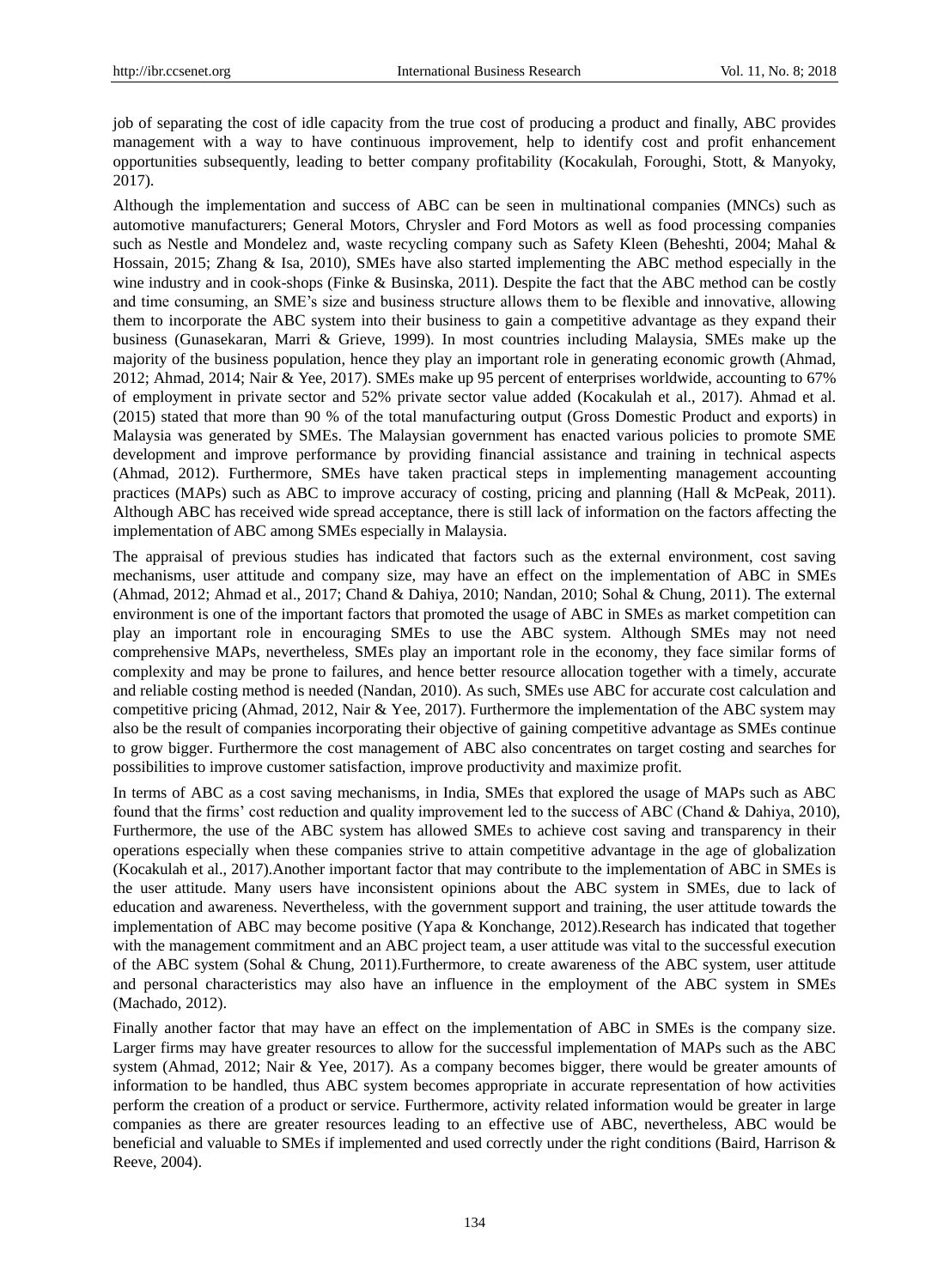The appraisal of previous studies has indicated that the external environment, cost saving mechanisms, user attitude and company size have been commonly cited as factors that may affect the implementation of ABC among SMEs. There is still limited research examining the impact of these factors with the implementation of ABC among SMEs in Malaysia, hence this study aims to study the relationship of these factors with the implementation of ABC among SMEs in Malaysia, subsequently providing new evidence to existing research on the implementation of the ABC method among SMEs.

### **2. Literature Review and Hypotheses Development**

### *2.1 Relationship between the External Environment and the Implementation of Activity-Based Costing*

The external environment is defined as forces outside the organization such as market competition and perceived environmental uncertainty that can influence an organization's day to day activities (Chenhall, 2007). Previous research by R bs, Colomina, and Rodr guez-Vilari no (2014) found that there is a growing awareness on the importance of the ABC system in SMEs as they become competitive in the era of globalization. Furthermore, it was found that the ABC system was used as a weapon to cushion SMEs from a volatile business environment and subsequently improved their survival in the business (Kraus, Harms & Schwarz, 2006). Competition is thus an external factor that lead to SMEs to use sophisticated MAPs such as the ABC method (Zhang & Isa, 2010). According to the research by Elhamma and Zhang (2013) in Morocco using a sample size of 48 industrial enterprises with 48% consisting of SME and 52% consisting of large firms, it was found that the influence of the external environment such as market competitiveness resulted to the implementation of ABC. Furthermore Byrne (2011) found that the level of the external environment was found to be a contributing factor in the implementation and success of the ABC system. As such, the following hypothesis is developed:

H1: There is a significant positive relationship between the external environment and the implementation of activity- based costing in Malaysian SMEs.

## *2.2 Relationship between the Cost Saving Mechanisms and the Implementation of Activity-Based Costing*

Cost saving mechanisms are defined as a tools used by a company to save money through the reduction of expenses associated with the activities of the company. SMEs intention to save cost could be a leading factor for the implementation of ABC. Kulmala, Kajuter, and Valkokari (2007) found that although SMEs in general did not focus on cost management tools nevertheless, MAPs such as the ABC system have allowed SMEs to better understand the links between activities, operating results and network cost, hence increasing cost awareness and prompting the use of the ABC method among SMEs. In the research by Cagwin and Bouwman (2002) on the improvement of financial performance with the use of the ABC system, the authors found that the usage of other cost saving mechanisms such as Total Quality Management (TQM) and Just in Time (JIT) used together with ABC contributed to the successful implementation of ABC. Furthermore, James's (2013) study in Jamaica on commercial and merchant banks found that the perceived ability of ABC to assist in cost control and saving allowed for the implementation of ABC. As a result, the following hypothesis was proposed:

H2: There is a significant positive relationship between cost saving mechanisms and the implementation of activity-based costing in Malaysian SMEs.

#### *2.3 Relationship between the User Attitude and the Implementation of Activity-Based Costing*

User attitude is defined as an individual's positive or negative feeing associated with performing a specific behavior (Ajzen & Fishbein, 1975). Briciu and Căpuşneanu (2010) stated that the emphasis by management to change user attitude and encourage employees to learn and grow for the purpose of self-improvement would lead to the successful implementation of the ABC system. According to Xu (2012), lack of cooperation within the organization may have an effect on the implementation of ABC. The author also found that a good user attitude could possibly change the adoption and correct use of the ABC system. According to Khozein and Dankoob (2011), user denial is one of the reasons affecting the implementation of ABC in their organisations. In the study by Dubihlele and Rundoro (2014) on 149 SMEs in South Africa, it was found that user attitude; managerial commitment was a precursor to the implementation of ABC of SMEs in South Africa. As a result, the following hypothesis was developed:

H3: There is a significant positive relationship between user attitude and the implementation of activity-based costing in Malaysian SMEs**.**

#### *2.4 Relationship between the Company Size and the Implementation of Activity-Based Costing*

Company size is defined as "the number of employees in the organization, however organization size can also be measured by the paid up capital of the organization" (Nair & Yee, p. 178). Size has been found to have an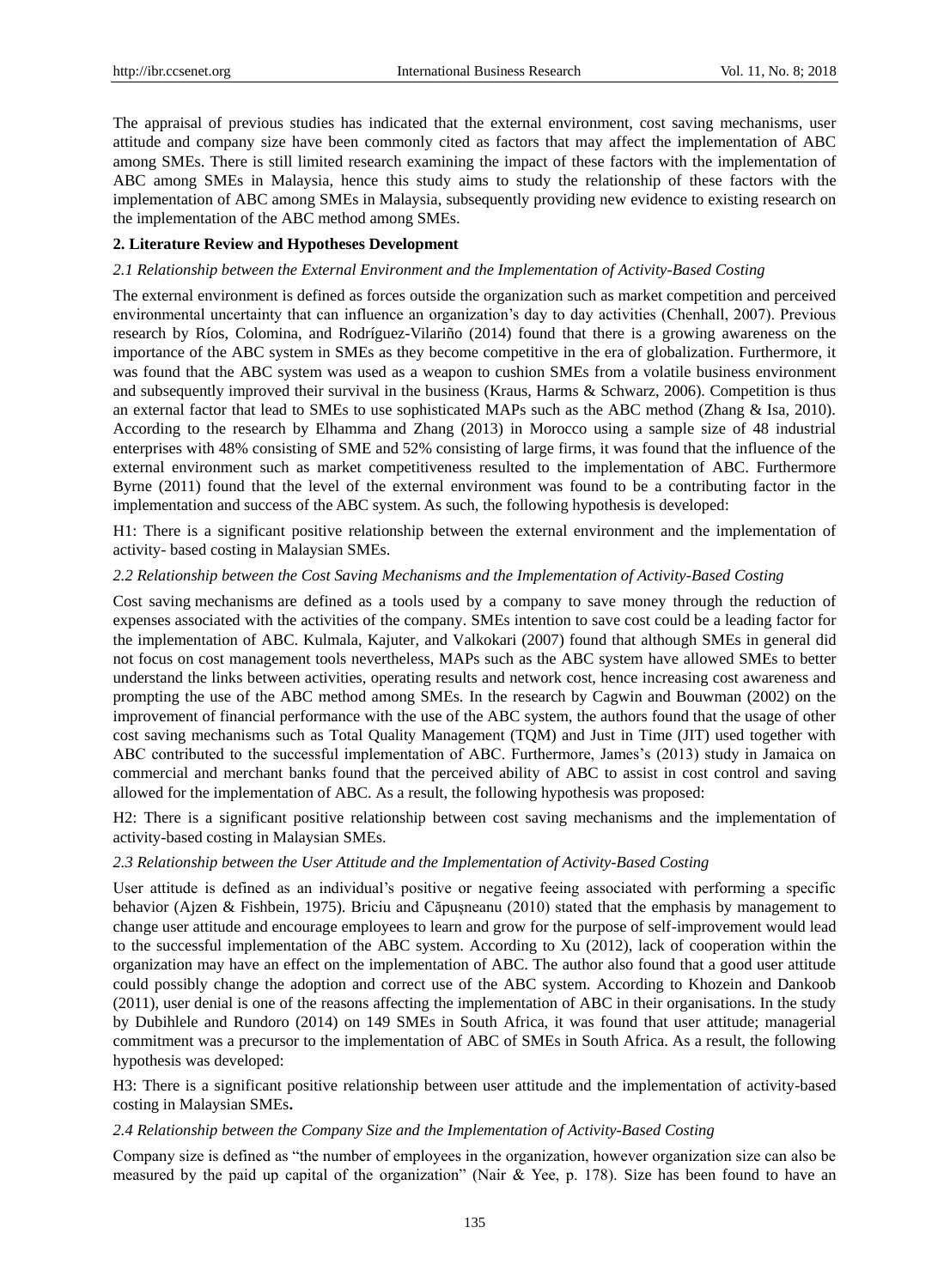important factor affecting the implementation of ABC as research has found that companies with greater resources and complex administration systems have a better success rate with the implementation of ABC (Al-Omiri & Drury, 2007). In the research by Pokorná (2016) on 548 Czech medium and large companies, it was found that size moderately affected the impact of ABC on financial performance. Finally, according to the research by Elhamma (2012) on 62 firms in Morocco, it was found that the firm size positively influenced the use and successful implementation of ABC. As such, the hypothesis below was postulated:

H4: There is a significant positive relationship between company size and the implementation of activity-based costing in Malaysian SMEs.



Figure 1 shows the research model and the related hypotheses

## **3. Research Method**

The deductive approach using explanatory research was applied in this study to establish the relationships between the variables (Sekaran, 2006). The study focused on SMEs in the manufacturing industry in Selangor Malaysia due to the high concentration of SMEs in this state compared to all the other states in Malaysia (Department of Statistics Malaysia, 2016). The sample was collected using a quantitative approach using non-probability sampling method; purposive sampling technique. Data was collected from 200 respondents from SMEs in Selangor Malaysia who have begun implementing the ABC method and are registered under the SME Corporation of Malaysia. These companies are in the process of forming a team of ABC implementation which according to Faudziah and Rababah (2011) are companies that have determine project scope and objectives; have design training and workshops, have collected data, have analyzing activities, cost drivers and have organizational members commitment to use ABC.

A self-administered questionnaire was used to collect data from 200 respondents who held financial executive positions in these SMEs who are involved in the ABC implementation of their respective organisation. The questionnaire in this study was separated into two sections. The first section required the respondents' to provide information with regards to the number of full time employees, average annual sales and business duration of their organization followed by the respondents' education level. The second section of the questionnaire utilized several measures. The variables; implementation of ABC and company size was measured using a five item scale adapted from Elhamma (2012). As for the external environment, a five item scale was adapted from Hansen and Van der Stede (2004). A five item scale for cost saving mechanisms was adapted from Cagwin and Bouwman (2002). As for user attitude, a five item scale was adapted from Ismail and King (2007). A 5-point Likert scale ranging from (1) "Strong Disagree" to (5) "Strongly Agree" was used to measure the variables in this study. The data from this study was computed using SPSS.

#### **4. Data and Result Analysis**

A reliability test was conducted and it was found that reliability test of the each of the variables in this study was more than 0.80. (Hair, Black, Bablin, & Anderson, 2010; Sekaran, 2006). In additional to this, normality test was done using z-score calculation. The result of the normality test of 0.756 was within the acceptable range of -3.29  $<$  Z  $>$  3.29. Furthermore, the graph and histogram of this study was also normal. Moreover, a linearity test was conducted to test the relationship of every independent variable to the dependent variable. The graphical method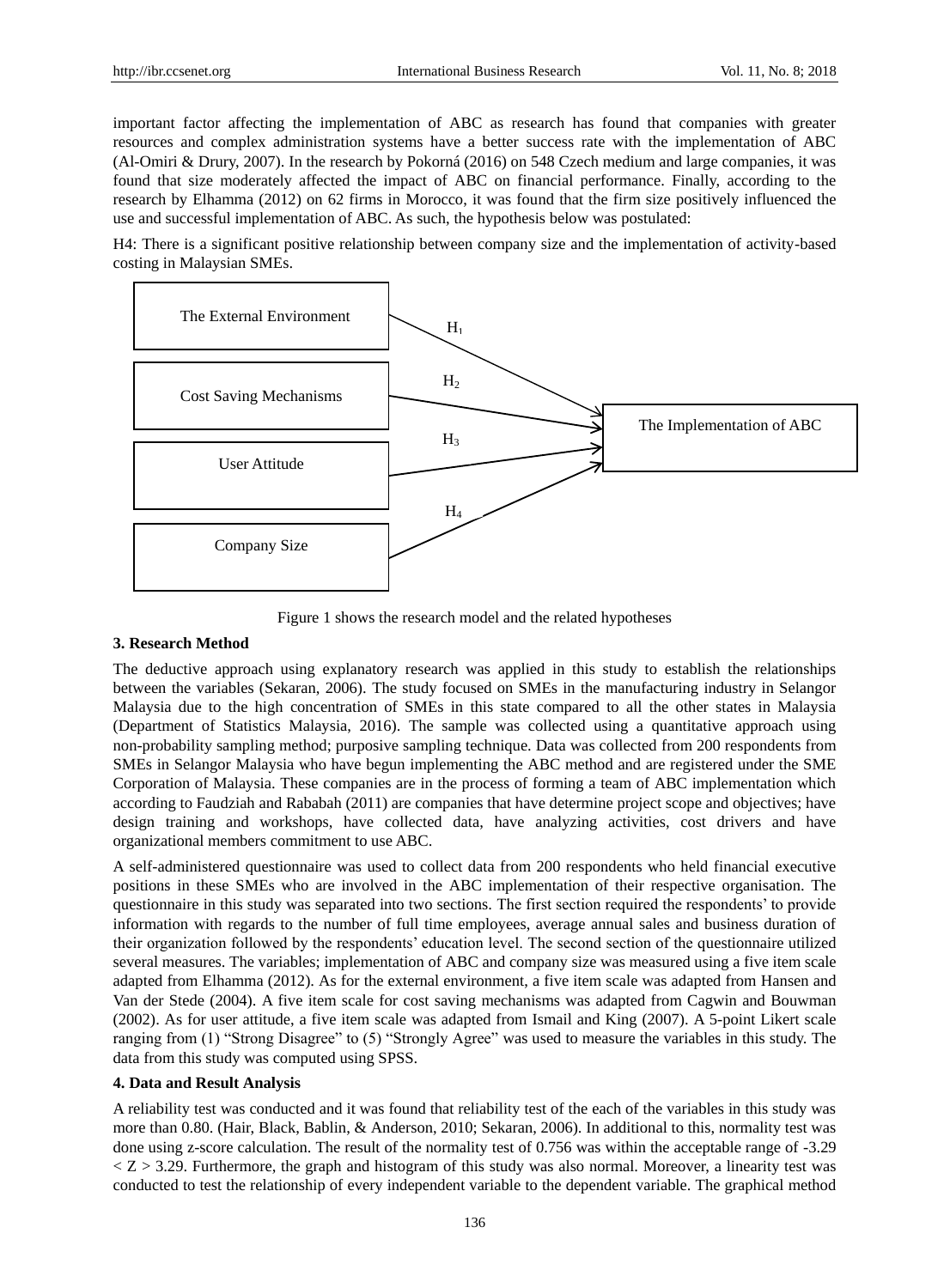was used in this research to evaluate linearity; Ii was found that the study produced randomized pattern indicating that the linearity assumption was met. For the descriptive data, Table 1 shows the profile of respondents' organisation.

*4.1 Profile of Respondents' Organisation.*

Table 1. Number of Full Time Employees, Average Annual Sales, Business Duration and Education Level of Respondents

| <b>Types</b>                          | Categories                 | Frequency | Percent |
|---------------------------------------|----------------------------|-----------|---------|
| Number of Full time employees         | 5-75 (small)               | 70        | 35      |
|                                       | 75-200 (Medium)            | 130       | 65      |
| <b>Average Annual Sales</b>           | RM0-RM300,000              | 14        | 7       |
|                                       | RM300,000-RM15 million     | 78        | 39      |
|                                       | million-RM50<br>RM.<br>15  | 90        | 45      |
|                                       | Million                    |           |         |
|                                       | RM50 million and above     | 18        | 9       |
| <b>Business Duration</b>              | $<$ 5 years                | 20        | 10      |
|                                       | $5 - 10$ years             | 50        | 25      |
|                                       | $11-15$ years              | 90        | 45      |
|                                       | $>16$ years                | 40        | 20      |
| <b>Education Level of Respondents</b> | Undergraduate              | 47        | 23.5    |
|                                       | Postgraduate               | 90        | 45.0    |
|                                       | Professional Qualification | 56        | 28.0    |
|                                       | Others                     | 7         | 3.5     |

## *4.2 Pearson Correlation Test*

The Pearson Correlation (r) test was used to measure the strength and direction of a linear relationship between two variables. The value of (r) is always between  $+1$  and  $-1$ . The results of the correlation test shows that the external environment was 0.717, cost of saving mechanism was 0.752, user attitude was 0.710 and company size was 0.699. The result of the correlation test indicates that the external environment, cost saving mechanism and user attitude has a strong positive correlation with the implementation of ABC while, company size has a fairly high positive correlation with the implementation of ABC. The Pearson Correlation test results are shown in Table 2.

#### Table 2. Pearson Correlation Test

|                           |             | Implementation<br>of Activity Based Environment | The<br>External | Cost Saving<br>Mechanisms | User Attitude | Company<br>Size |
|---------------------------|-------------|-------------------------------------------------|-----------------|---------------------------|---------------|-----------------|
|                           |             | Costing                                         |                 |                           |               |                 |
| Implementation of Pearson |             |                                                 | .717            | .752                      | .710          | .699            |
| Based<br>Activity         | Correlation |                                                 |                 |                           |               |                 |
| Costing                   | Sig.<br>(2) |                                                 | .000            | .000                      | .000          | .000            |
|                           | tailed)     |                                                 |                 |                           |               |                 |
|                           | N           | 200                                             | 200             | 200                       | 200           | 200             |

# *4.3 Multiple Regression Analysis*

In order to examine the research hypotheses, the Multiple Regression test was conducted for the general purpose of studying the association among the independent variables and the dependent or criterion variable ((Sekaran, 2006).). This study produced an R Square value of 0.816. This means that 81.6% of the total variance in the dependent variable was explained by the total independent variables in the study, as such the higher the R square value, the stronger the relationship between the variables in the research. Furthermore, the value of Durbin Watson must be in the range of 1 to 3. In this research, the value of Durbin Watson was 1.781 which is in the range of 1 to 3. This shows that there is no autocorrelation problem among the residuals and thus the assumption of homoscedasticity was satisfied. Table 3 shows the model summary.

## Table 3. Model Summary

| Model Summary <sup>p</sup> |                     |          |                   |                                                                |               |
|----------------------------|---------------------|----------|-------------------|----------------------------------------------------------------|---------------|
| Model                      |                     | R Square | Adiusted R Sauare | Std. I<br>$\overline{\phantom{0}}$<br>Error of the<br>Estimate | Durbin-Watson |
|                            | $.816$ <sup>a</sup> | .667     | .660              | .45669                                                         | 701<br>1.701  |

The model is fit to use for further analysis if the significant value is equal or below than 0.05. Based on the ANOVA analysis, the results of significant value is 0.000 which is below 0.005, hence there is a significant relationship between each of the independent variable (the external environment, cost saving mechanisms, user attitude, company size and the dependent variable (implementation of ABC). The F-statistic was 97.482 indicating that the model of this study is strongly significant. Besides that, the F value indicates that the variance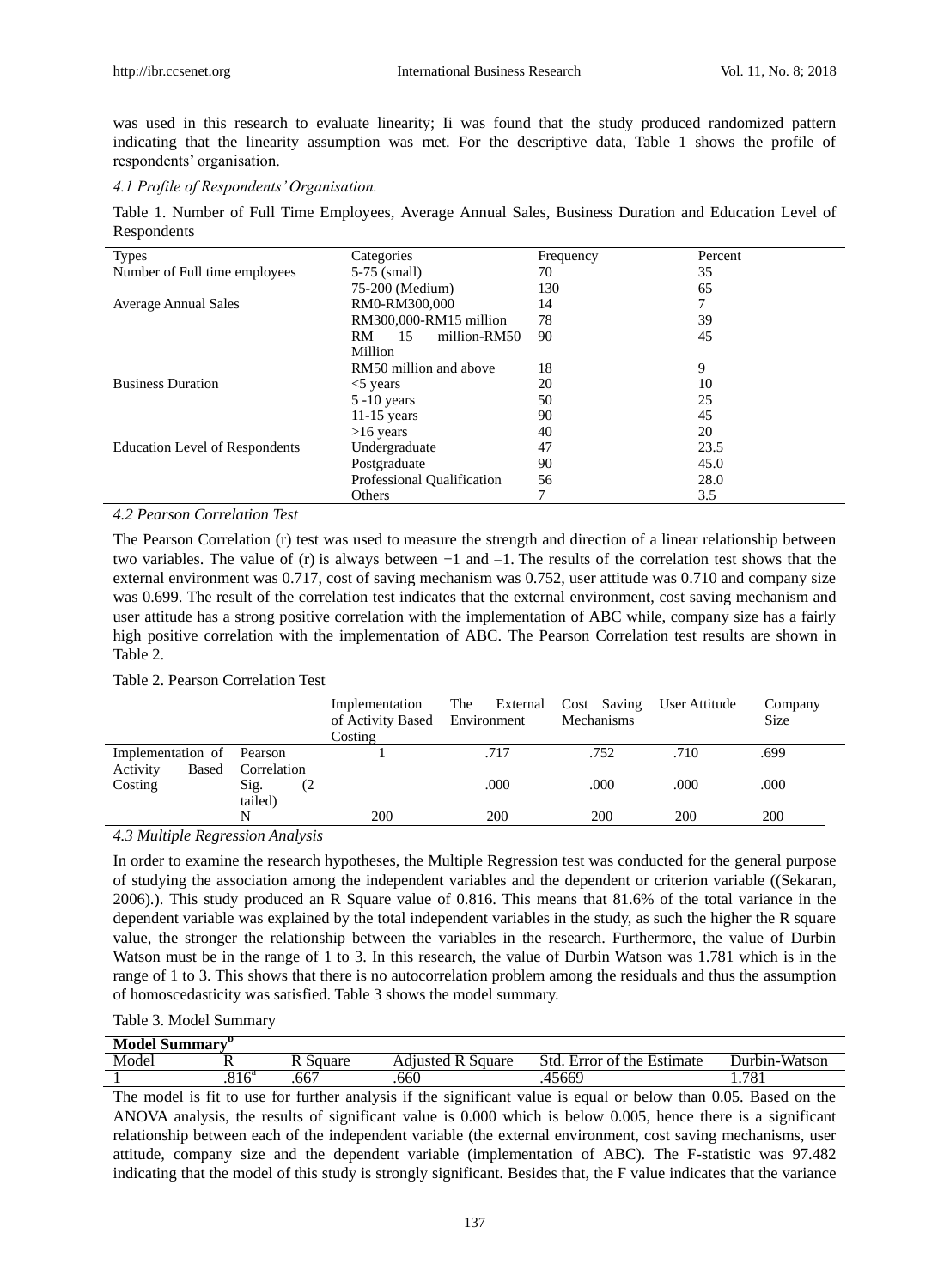is not totally accounted for by possibility. Table 4 below shows thee analysis of variance (ANOVA).

| ANOVA <sup>a</sup> |            |                |     |             |        |                              |
|--------------------|------------|----------------|-----|-------------|--------|------------------------------|
| Model              |            | Sum of Squares | Df  | Mean Square |        | $\frac{\text{Sig.}}{.000^b}$ |
|                    | Regression | 81.327         |     | 20.332      | 97.482 |                              |
|                    | Residual   | 40.671         | 195 | .209        |        |                              |
|                    | Total      | 121.998        | 199 |             |        |                              |

Table 4. Analysis of variance (ANOVA) in this study

The results of the coefficients shows that coefficients between the independent variables (the external environment, cost saving mechanisms, user attitude, company size and the dependent variable (implementation of ABC) are significant. All below 0.05. This indicates that the proposed research hypotheses can be accepted. The results if coefficients can be seen in Table 5 and the summary of the hypotheses results are in Table 6.

Table 5. Results of the coefficients

| Coefficient <sup>a</sup>                 |                      |        |              |                |              |       |      |              |                   |  |
|------------------------------------------|----------------------|--------|--------------|----------------|--------------|-------|------|--------------|-------------------|--|
|                                          |                      |        |              | Unstandardized | Standardized |       |      | Collinearity |                   |  |
|                                          |                      |        | Coefficients |                | Coefficients |       |      |              | <b>Statistics</b> |  |
| Model                                    |                      |        | В            | Std. Error     | Beta         | ᠇᠇    | Sig. | Tolerance    | VIF               |  |
|                                          | (Constant)           |        | .217         | .176           |              | 1.234 | .219 |              |                   |  |
|                                          | External Environment |        | .209         | .067           | .212         | 3.106 | .002 | .367         | 2.722             |  |
|                                          | Cost                 | Saving | .317         | .074           | .314         | 4.276 | .000 | .318         | 3.144             |  |
|                                          | Mechanisms           |        |              |                |              |       |      |              |                   |  |
|                                          | User Attitude        |        | .257         | .069           | .244         | 3.714 | .000 | .396         | 2.523             |  |
|                                          | Company Size         |        | .164         | .074           | .152         | 2.209 | .028 | .363         | 2.757             |  |
| Table 6 Summary of the Hypotheses Result |                      |        |              |                |              |       |      |              |                   |  |

Table 6. Summary of the Hypotheses Result

|                | Hypothesis                                                                                                                                                 | Significant | Result   | Gradient<br>$(Beta, \beta)$ |
|----------------|------------------------------------------------------------------------------------------------------------------------------------------------------------|-------------|----------|-----------------------------|
| $H_1$          | There is a significant positive relationship<br>between the external environment and the<br>implementation of activity based costing in<br>Malaysian SMEs. | 0.002       | Accepted | .212                        |
| H <sub>2</sub> | There is a significant positive relationship<br>between cost saving mechanisms and the<br>implementation of activity based costing in<br>Malaysian SMEs.   | 0.000       | Accepted | .314                        |
| $H_3$          | There is a significant positive relationship<br>between user attitude and the implementation<br>of activity based costing in Malaysian SMEs.               | 0.000       | Accepted | .244                        |
| $H_4$          | There is a significant positive relationship<br>and<br>company<br>the<br>size<br>between<br>implementation of activity based costing in<br>Malaysian SMEs. | 0.028       | Accepted | .152                        |

#### **5. Discussion and Conclusion**

This research was conducted to study the relationships of the external environment, cost saving mechanisms, user attitude and company size on the implementation of ABC among SMEs in Malaysia. The research findings revealed that all four factors have a significant positive relationship on the implementation of ABC among SMEs in Malaysia. In this study, the external environment produced a significant positive association with the implementation of ABC as per previous studies (Elhamma & Zhang, 2013; Kraus et al., 2013; Rios et al., 2014; Zhang & Isa, 2010). The findings would hopefully create awareness among the Malaysian Government, the accounting profession as well as public and private sector that appropriate policies should be developed and implemented to encourage SMEs to use factors such as the external environment to allow SMEs to stream line activity outputs when competing with other business units/rivals.

Cost saving mechanisms has a positive significant association with the implementation of ABC similar to the findings of Cagwin and Bouwman (2002) and James (2013). SMEs should be encouraged to incorporate cost saving techniques like JIT and TQM to improve the success of the ABC system to allow for continuous improvement. The TQM technique could be used to support ABC in generating data of value-added and non-value-added quality related activities, hence allowing for the detection of improvement possibilities in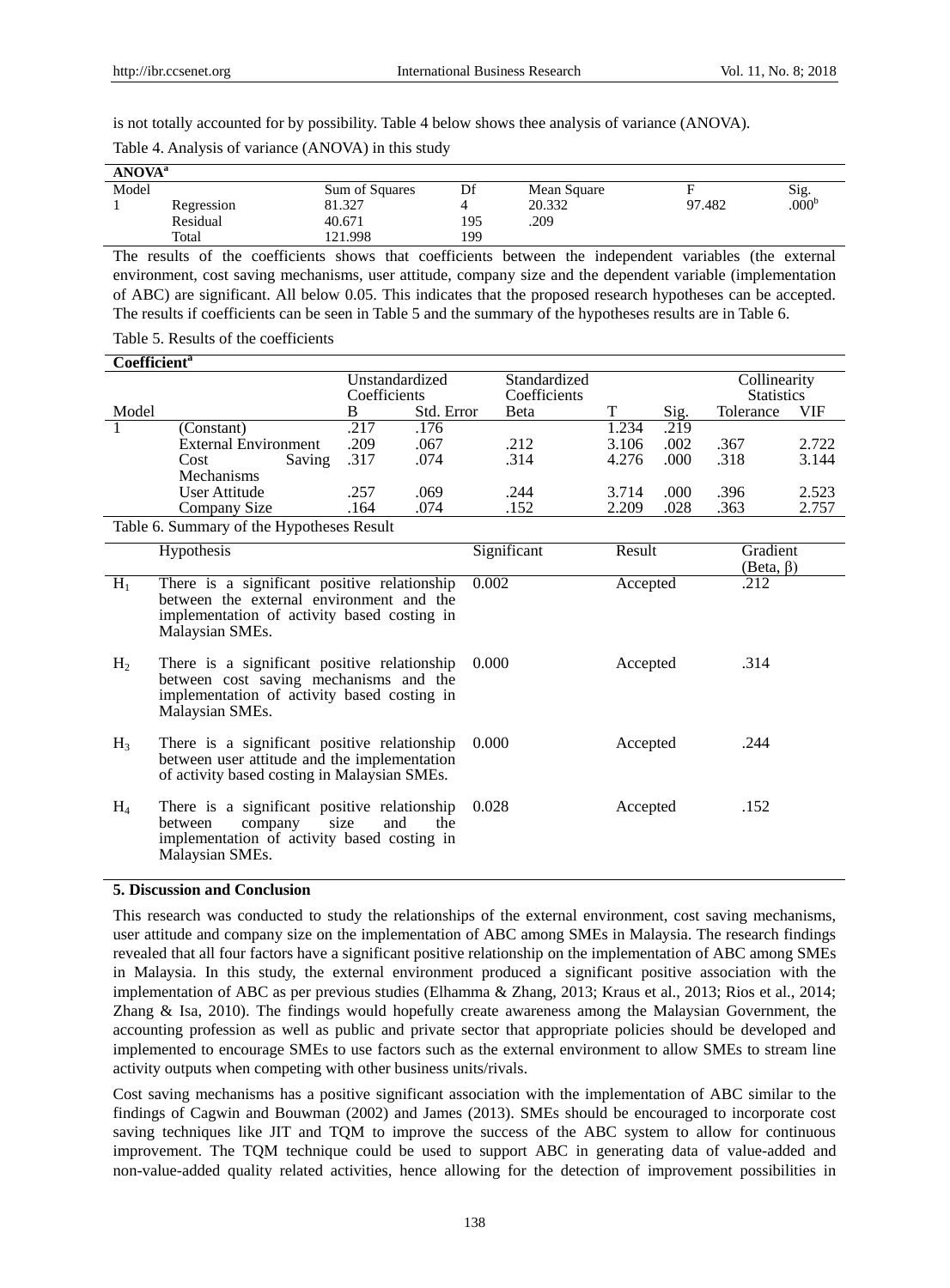products and services of SMEs. As with the JIT system which reduces the amount of money invested in inventory of raw material and finished goods, the ABC system would allow strict control to be exercised on certain materials that have higher value and also reduce the cost of storage.

As per previous research, this study has also found that user attitude has a positive significant relationship with the implementation of ABC among SMEs (Khozein & Dankoob, 2011; Dubihlele & Rundoro, 2014). Human capital development is essential for SMEs to provide them with the necessary knowledge, skills to employees to change user attitude and allow for a better usage of the ABC system in SMEs. Lastly, company size has a positive significant association with the implementation of ABC in SMEs similar to the findings of Elhamma (2012) and Pokorná (2016). As a company size grows and diversification takes places, it is important to implement ABC to better understand both customer and product profitability. According to Devine, Lammert and O'Clock (2005), it was proposed that the extension of the ABC system such that assets are also assigned to activities is with the aim of allowing managers to analyse customers and products with the same attention to return on investment that has been used for evaluating business units. Through this a growing company size company size would have a better impact on the implementation of ABC among SMEs.

There are a few limitations in this study, firstly the study could have included other states in Malaysia especially Johor and Penang which has the second and third highest number of SMEs in Malaysia (Department of Statistics Malaysia, 2016). The study may have also included other internal or external factors that may affect the implementation of ABC among SMEs in Malaysia. As such, recommendations are proposed to future researchers. Firstly it is suggested that future research should have a broader based population that includes other states in Malaysia. Also other factors such as leadership and technology advancement should be included as these factors may also have an effect on the implementation of ABC in SMEs (Khozein & Dankoob, 2011).A longitudinal study to examine the importance of these factors on the implementation of ABC in SMEs is also recommended. The results of this research will contribute to current studies on factors that affect the implementation of ABC in SMEs. The results would hopefully influence the government and policy makes that these factors are important to the implementation of ABC among SMEs in Malaysia. Furthermore, the researchers believe that the results of this study will allow economist and accountants to gain new knowledge on the factors that affect the implementation of ABC on SMEs.

#### **References**

- (ABC) in the financial sector in Jamaica. *International Journal of Business and Social Research* (IJBSR), *3*(7), 8-18.
- Ahmad, K. (2012). Factors explaining the extent of use of management accounting practices in Malaysian medium firms. ASEAN Entrepreneurship Conference 2012. <https://doi.org/10.1108/JSBED-04-2012-0057>
- Ahmad, K. (2014). The adoption of management accounting practices in Malaysian small and medium-sized enterprise. *Asian Social Science, 10*(2), 236-249. https://doi.org/10.5539/ass.v10n2p236
- Ahmad, K., Teng, N. W., & Zabri, S. M. (2017). The implementation of activity-based costing in Malaysian Small and Medium Sized Enterprises. *Advanced Science letters, 23,* 3170-3174. https://doi.org/10.1166/asl.2017.7692
- Ajzen, L., & Fishbein, M. (1980). Understanding attitudes and predicting social behavior. Prentice Hall Inc. Englewood Cliffs, NJ.
- Al-Omiri, M., & Drury, C. (2007). A survey of factors influencing the choice of product costing systems in UK organizations*. Management Accounting Research, 18, 3*99-424. https://doi.org/10.1016/j.mar.2007.02.002
- Anderson, S. W., & Young, M. S. (1999). The impact of contextual and process factors on the evaluation of activity-based costing systems. *Accounting Organizations and Society, 24*(7), 525-559. https://doi.org/10.1016/S0361-3682(99)00018-5
- Baird, K. M., Harrison, G. L., & Reeve, R. C. (2004). Adoption of activity management practices: a note on the extent of adoption and the influence of organizational and cultural factors. *Management Accounting Research, 15*, 383-399. https://doi.org/10.1016/j.mar.2004.07.002
- Beheshti, H. M. (2004). Gaining and sustaining competitive advantage with activity based cost management System. *Industrial Management & Data Systems, 104*(5), 377-383. https://doi.org/10.1108/02635570410537462
- Briciu, S., & Căpuşneanu, S. (2010). "Effective cost analysis tools of the Activity-Based Costing (ABC)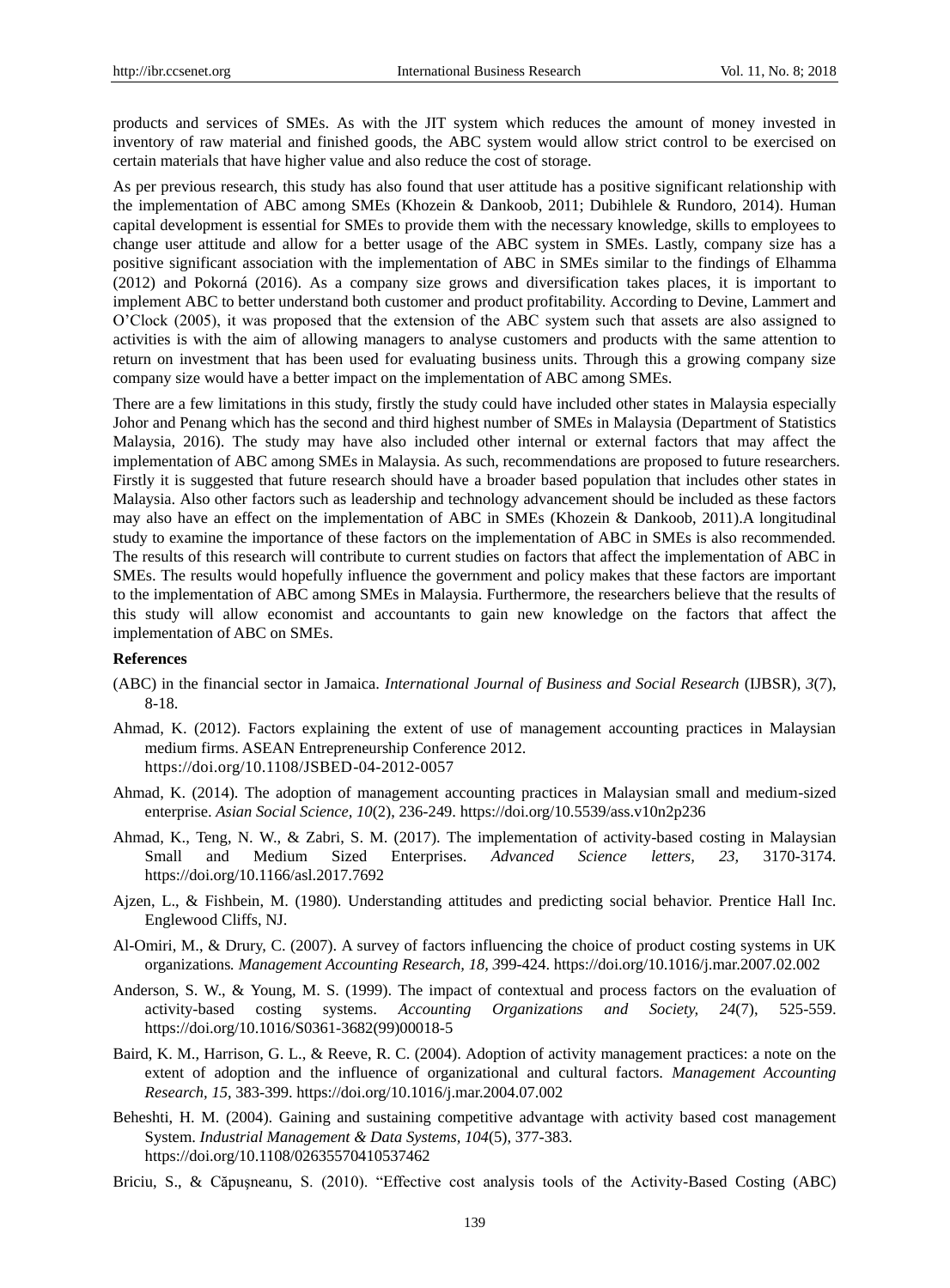method", Annales Universitatis Apulensis, *Series Oeconomica, 12*(1), 25-35.

- Brierley, J. A. (2009). An examination of the factors influencing thelLevel of consideration for activity-based Costing. *International Journal of Business and Management, 3*(8), 58-67. https://doi.org/10.5539/ijbm.v3n8p58
- Byrne, S. (2011). What determines ABC success in mature sites? *Journal of Accounting and Organizational Change*, *7*(3), 259-277. https://doi.org/10.1108/18325911111164204
- Cagwin, D., & Bouwman, M. J. (2002). The association between activity-based costing and improvement in financial performance*. Management Accounting Research, 13,* 1-39. <https://doi.org/10.1006/mare.2001.0175>
- Chand, M., & Dahiya, A. (2010), Application of management accounting techniques in Indian small and medium hospitality enterprises: An empirical study. *International Journal of Entrepreneurship & Small Business*, *11*(1), 25-41. https://doi.org/10.1504/IJESB.2010.034430
- Chenhall, R. H. (2007). Theorizing contingencies in management control systems research. In Chapman, C., Hopwood, A. and Shields, M. (eds) *Handbook of Management Accounting Research* (Vol. 2). Elsevier.
- Cooper, R., & Kaplan, R. (1991). Profit priorities from activity based costing. *Harvard Business Review. 69,* 130-135.
- Department of Statistics Malaysia. (2016). SME ANNUAL REPORT 2016/2017 Key Statistics on SMEs. Putrajaya.
- Devine, K, Lammert, T., & O'Clock, P. (2005). Product line and customer ROI: The next Generation of ABC. *Management Accounting Quarterly*, *7*(1), 1-11.
- Dubihlele, J., & Rundoro, R. (2014). Employee training, managerial commitment and the implementation of activity based costing; impact on performance of SMEs. *International Business & Economics Research Journal, 13*(1), 27-38.
- Elhamma, A. (2012). The relationship between firm size, activity based costing and performance: an application on Moroccan enterprises. *Journal of Accounting, Business and Management*, *19*(1), 90-102.
- Elhamma, A., & Zhang, Y. F. (2013). The relationship between activity-based costing, business strategy and performance in Moroccan enterprises. *Accounting and Management Information System*, *12*(1), 22-38.
- Faudziah, K., & Rababah, L. (2011). Adoption and implementation of activity based costing system in Jordanian manufacturing companies. published at the International Business Information Management Conference (17th IBIMA). Milan, Italy.
- Finke, A., & Businska, L. (2011). TECHNOLOGY FOR LIGHT-WEIGHT ABC IN SME. [http://isd.ktu.lt/it2011/material/Proceedings/4\\_ISS\\_8.pdf](http://isd.ktu.lt/it2011/material/Proceedings/4_ISS_8.pdf)
- Gunasekaran, A., Marri, H. B., & Grieve, R. J. (1999.) Justification and implementation of activity based costing in small and medium sized enterprises. *Logistics Information Management, 12*(5), 386-394. https://doi.org/10.1108/09576059910295869
- Hair, J. F., Black, W. C., Babin, B. J., & Anderson, R. E. (2013). *Multivariate Data Analysis* (17<sup>th</sup> ed.). New Delhi: India. Pearson.
- Hall, O. P., & McPeak, C. J. (2011). Are SMEs ready for ABC? *Journal of Accounting and Finance, 11*(4), 11-22.
- Hansen, S. C., & Van der Stede, W. A. (2004). Multiple facets of budgeting: an exploratory analysis. *Management Accounting Research*, *15,* 415-439. https://doi.org/10.1016/j.mar.2004.08.001
- Hopper, T., Tsamenyi, M., Uddin, S., & Wickramasinghe, D. (2009). Management Accounting in Less Developed Countries: What is known and Needs Knowing. *Accounting, Auditing and Accountability Journal*, *22*(3), 469-514. https://doi.org/10.1108/09513570910945697
- Ismail, M. F. Z., & Reddy, K. (2017). Impact of Activity-based Costing (ABC) on competitive advantage in the Jordanian Telecommunication. *Research Journal of Finance and Accounting, 8*(20), 1-6.
- Ismail, N. A., & King, M. (2007). Factors influencing the alignment of accounting information systems in small and medium sized Malaysian manufacturing firms. *Journal of Information Systems and Small Business,*   $I(\frac{1}{2}), 1-20.$